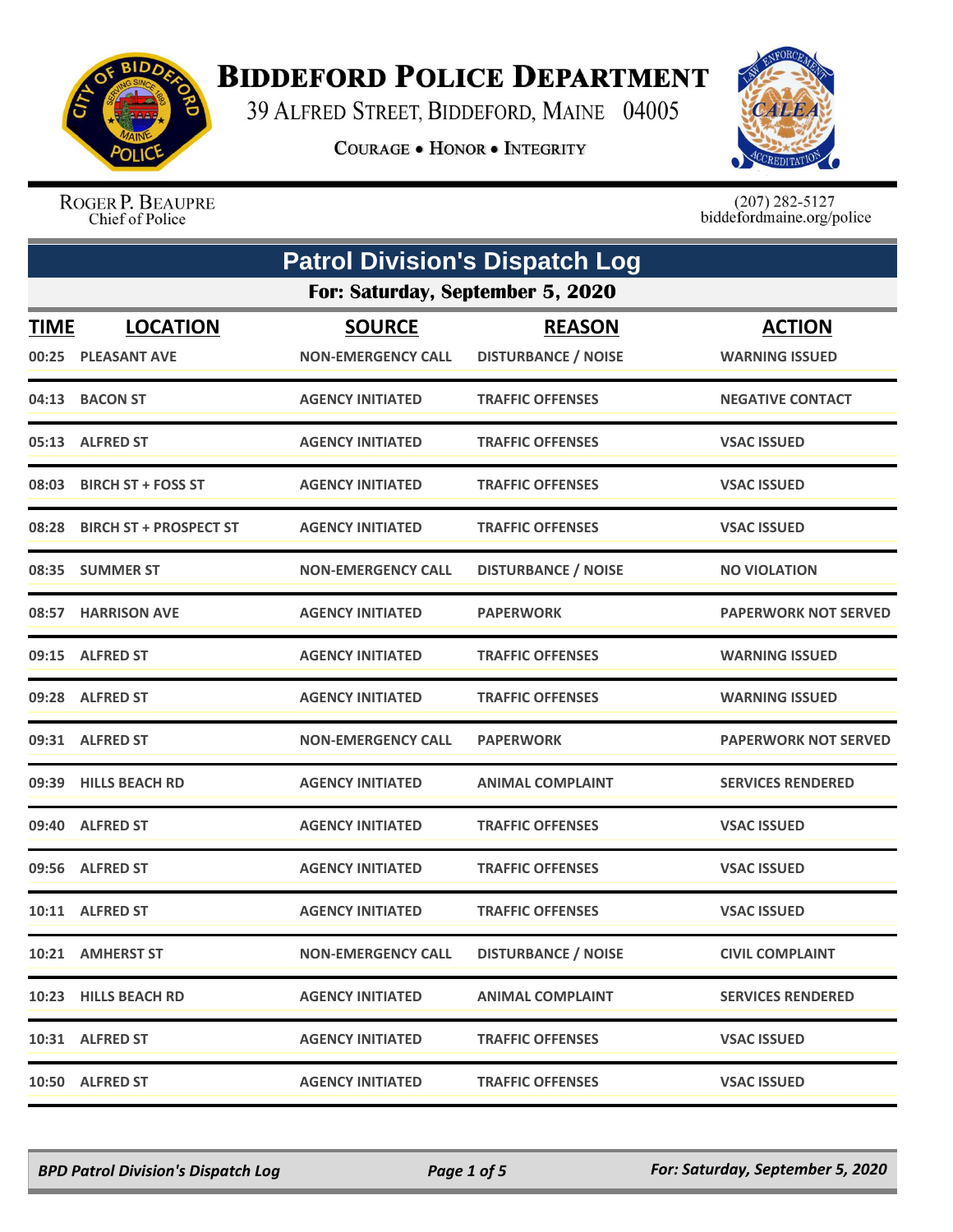| <b>TIME</b> | <b>LOCATION</b>               | <b>SOURCE</b>             | <b>REASON</b>                    | <b>ACTION</b>             |
|-------------|-------------------------------|---------------------------|----------------------------------|---------------------------|
|             | 11:06 ALFRED ST               | <b>AGENCY INITIATED</b>   | <b>TRAFFIC OFFENSES</b>          | <b>VSAC ISSUED</b>        |
|             | 11:15 SUMMER ST               | <b>NON-EMERGENCY CALL</b> | <b>SCAM</b>                      | <b>REPORT TAKEN</b>       |
|             | 11:30 MOUNTAIN RD             | <b>AGENCY INITIATED</b>   | <b>TRAFFIC OFFENSES</b>          | <b>WARNING ISSUED</b>     |
|             | 11:30 ALFRED ST               | <b>AGENCY INITIATED</b>   | <b>TRAFFIC OFFENSES</b>          | <b>WARNING ISSUED</b>     |
|             | 11:30 BARRA RD                | <b>E-911 CALL</b>         | 911 MISUSE                       | <b>DISPATCH HANDLED</b>   |
|             | 11:47 HILL ST                 | <b>AGENCY INITIATED</b>   | <b>TRAFFIC OFFENSES</b>          | <b>WARNING ISSUED</b>     |
|             | 12:11 SOUTH ST                | <b>AGENCY INITIATED</b>   | <b>TRAFFIC OFFENSES</b>          | <b>WARNING ISSUED</b>     |
|             | 12:16 SOUTH ST                | <b>AGENCY INITIATED</b>   | <b>TRAFFIC OFFENSES</b>          | <b>WARNING ISSUED</b>     |
|             | 12:22 HILL ST                 | <b>AGENCY INITIATED</b>   | <b>TRAFFIC OFFENSES</b>          | <b>WARNING ISSUED</b>     |
|             | 12:22 MAY ST                  | <b>AGENCY INITIATED</b>   | <b>TRAFFIC OFFENSES</b>          | <b>WARNING ISSUED</b>     |
|             | 12:27 SOUTH ST                | <b>AGENCY INITIATED</b>   | <b>TRAFFIC OFFENSES</b>          | <b>VSAC ISSUED</b>        |
|             | 12:46 SOUTH ST                | <b>AGENCY INITIATED</b>   | <b>TRAFFIC OFFENSES</b>          | <b>WARNING ISSUED</b>     |
|             | 12:52 WEST ST                 | <b>NON-EMERGENCY CALL</b> | <b>CRIMINAL MISCHIEF</b>         | <b>REPORT TAKEN</b>       |
|             | 12:56 MAY ST                  | <b>AGENCY INITIATED</b>   | <b>TRAFFIC OFFENSES</b>          | <b>WARNING ISSUED</b>     |
|             | 13:03 MAY ST                  | <b>AGENCY INITIATED</b>   | <b>TRAFFIC OFFENSES</b>          | <b>VSAC ISSUED</b>        |
|             | 13:14 MAY ST + VICTORY LN     | <b>AGENCY INITIATED</b>   | <b>TRAFFIC OFFENSES</b>          | <b>WARNING ISSUED</b>     |
|             | 13:16 CLEAVES ST              | <b>NON-EMERGENCY CALL</b> | <b>CRIM THREAT / TERRORIZING</b> | <b>SERVICES RENDERED</b>  |
|             | 13:23 SOUTH ST                | <b>AGENCY INITIATED</b>   | <b>TRAFFIC OFFENSES</b>          | <b>WARNING ISSUED</b>     |
|             | 13:31 SOUTH ST                | <b>AGENCY INITIATED</b>   | <b>TRAFFIC OFFENSES</b>          | <b>WARNING ISSUED</b>     |
|             | 13:33 ELM ST                  | <b>AGENCY INITIATED</b>   | <b>TRAFFIC OFFENSES</b>          | <b>WARNING ISSUED</b>     |
|             | 13:43 SOUTH ST + SOUTHVIEW DR | <b>AGENCY INITIATED</b>   | <b>TRAFFIC OFFENSES</b>          | <b>WARNING ISSUED</b>     |
|             | 13:46 ELM ST                  | <b>AGENCY INITIATED</b>   | <b>TRAFFIC OFFENSES</b>          | <b>VSAC ISSUED</b>        |
|             | 13:55 ALFRED ST               | <b>E-911 CALL</b>         | 911 MISUSE                       | <b>NO ACTION REQUIRED</b> |
|             | 13:57 HARVARD ST              | <b>WALK-IN AT STATION</b> | <b>CIVIL COMPLAINT</b>           | <b>SERVICES RENDERED</b>  |
|             | 13:58 POOL ST                 | <b>AGENCY INITIATED</b>   | <b>TRAFFIC OFFENSES</b>          | <b>WARNING ISSUED</b>     |

*BPD Patrol Division's Dispatch Log Page 2 of 5 For: Saturday, September 5, 2020*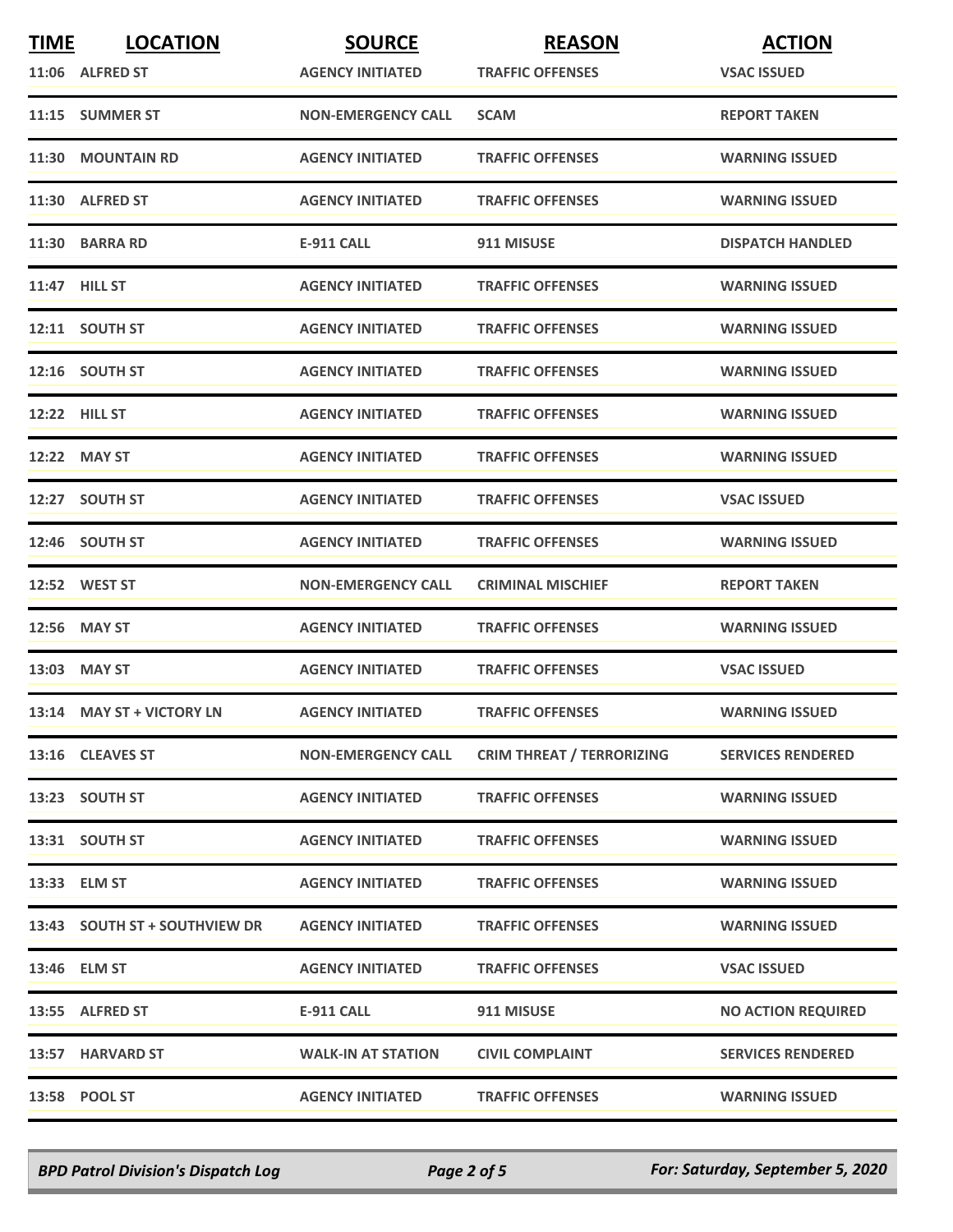| <b>TIME</b> | <b>LOCATION</b>                                             | <b>SOURCE</b>                                             | <b>REASON</b>                      | <b>ACTION</b>                |
|-------------|-------------------------------------------------------------|-----------------------------------------------------------|------------------------------------|------------------------------|
|             | 14:01 HILL ST                                               | <b>AGENCY INITIATED</b>                                   | <b>TRAFFIC OFFENSES</b>            | <b>WARNING ISSUED</b>        |
|             | 14:05 POOL ST                                               | <b>AGENCY INITIATED</b>                                   | <b>TRAFFIC OFFENSES</b>            | <b>WARNING ISSUED</b>        |
|             | 14:11 ELM ST                                                | E-911 CALL                                                | 911 MISUSE                         | <b>DISPATCH HANDLED</b>      |
|             | 14:13 POOL ST                                               | <b>AGENCY INITIATED</b>                                   | <b>TRAFFIC OFFENSES</b>            | <b>WARNING ISSUED</b>        |
|             | 14:16 ROCKY WAY                                             | <b>E-911 CALL</b>                                         | 911 MISUSE                         | <b>NO ACTION REQUIRED</b>    |
|             | 14:24 HAZEL ST                                              | <b>NON-EMERGENCY CALL</b>                                 | <b>SUSPICION</b>                   | <b>GONE ON ARRIVAL</b>       |
|             | 14:28 POOL ST                                               | <b>AGENCY INITIATED</b>                                   | <b>TRAFFIC OFFENSES</b>            | <b>VSAC ISSUED</b>           |
|             | 14:35 POOL ST                                               | <b>AGENCY INITIATED</b>                                   | <b>TRAFFIC OFFENSES</b>            | <b>WARNING ISSUED</b>        |
|             | 14:36 MAINE TPKE                                            | <b>E-911 CALL</b>                                         | 911 MISUSE                         | <b>REFERRED OTHER AGENCY</b> |
|             | 14:43 BEACH AVE                                             | <b>NON-EMERGENCY CALL</b>                                 | <b>SUSPICION</b>                   | <b>UNFOUNDED</b>             |
|             | 14:50 WEST ST + PATRIOT DR                                  | <b>AGENCY INITIATED</b>                                   | <b>TRAFFIC OFFENSES</b>            | <b>WARNING ISSUED</b>        |
|             | 14:59 WEST ST                                               | <b>AGENCY INITIATED</b>                                   | <b>TRAFFIC OFFENSES</b>            | <b>WARNING ISSUED</b>        |
|             | 15:11 AMHERST ST                                            | <b>NON-EMERGENCY CALL</b>                                 | <b>THEFT</b>                       | <b>SERVICES RENDERED</b>     |
|             | 15:12 HILL ST                                               | <b>AGENCY INITIATED</b>                                   | <b>OPER AFTER SUSPENSION</b>       | <b>SUMMONS ISSUED</b>        |
|             | OFFENDER: ANTHONY J JARRY  AGE: 35  RESIDENT OF: HOLLIS, ME | CHARGE: OPERATE WHILE LICENSE SUSPENDED OR REVOKED, PRIOR |                                    |                              |
|             | 15:35 VINE ST                                               | <b>NON-EMERGENCY CALL</b>                                 | <b>MISSING PERSON</b>              | <b>SERVICES RENDERED</b>     |
|             | 15:39 ELM ST                                                | <b>AGENCY INITIATED</b>                                   | <b>TRAFFIC OFFENSES</b>            | <b>WARNING ISSUED</b>        |
|             | 15:59 ELM ST                                                | <b>AGENCY INITIATED</b>                                   | <b>TRAFFIC OFFENSES</b>            | <b>WARNING ISSUED</b>        |
|             | <b>16:13 WESTLAND AVE</b>                                   | E-911 CALL                                                | 911 MISUSE                         | <b>NO ACTION REQUIRED</b>    |
|             | 16:17 ELM ST                                                | <b>AGENCY INITIATED</b>                                   | <b>TRAFFIC OFFENSES</b>            | <b>WARNING ISSUED</b>        |
|             | <b>16:48 WEST ST</b>                                        | <b>NON-EMERGENCY CALL</b>                                 | UNLOCKED DOORS - WINDOWS           | <b>SERVICES RENDERED</b>     |
|             | 17:09 SOUTH ST                                              | <b>NON-EMERGENCY CALL</b>                                 | <b>ALL OTHER</b>                   | <b>UNFOUNDED</b>             |
|             | 17:22 EASTVIEW CT                                           | <b>WALK-IN AT STATION</b>                                 | <b>BURGLARY OF A MOTOR VEHICLE</b> | <b>REPORT TAKEN</b>          |
|             | 17:34 POOL ST + KYLE LN                                     | <b>AGENCY INITIATED</b>                                   | <b>TRAFFIC OFFENSES</b>            | <b>WARNING ISSUED</b>        |
|             | <b>18:02 NEW COUNTY RD</b>                                  | <b>E-911 CALL</b>                                         | 911 MISUSE                         | <b>SERVICES RENDERED</b>     |

*BPD Patrol Division's Dispatch Log Page 3 of 5 For: Saturday, September 5, 2020*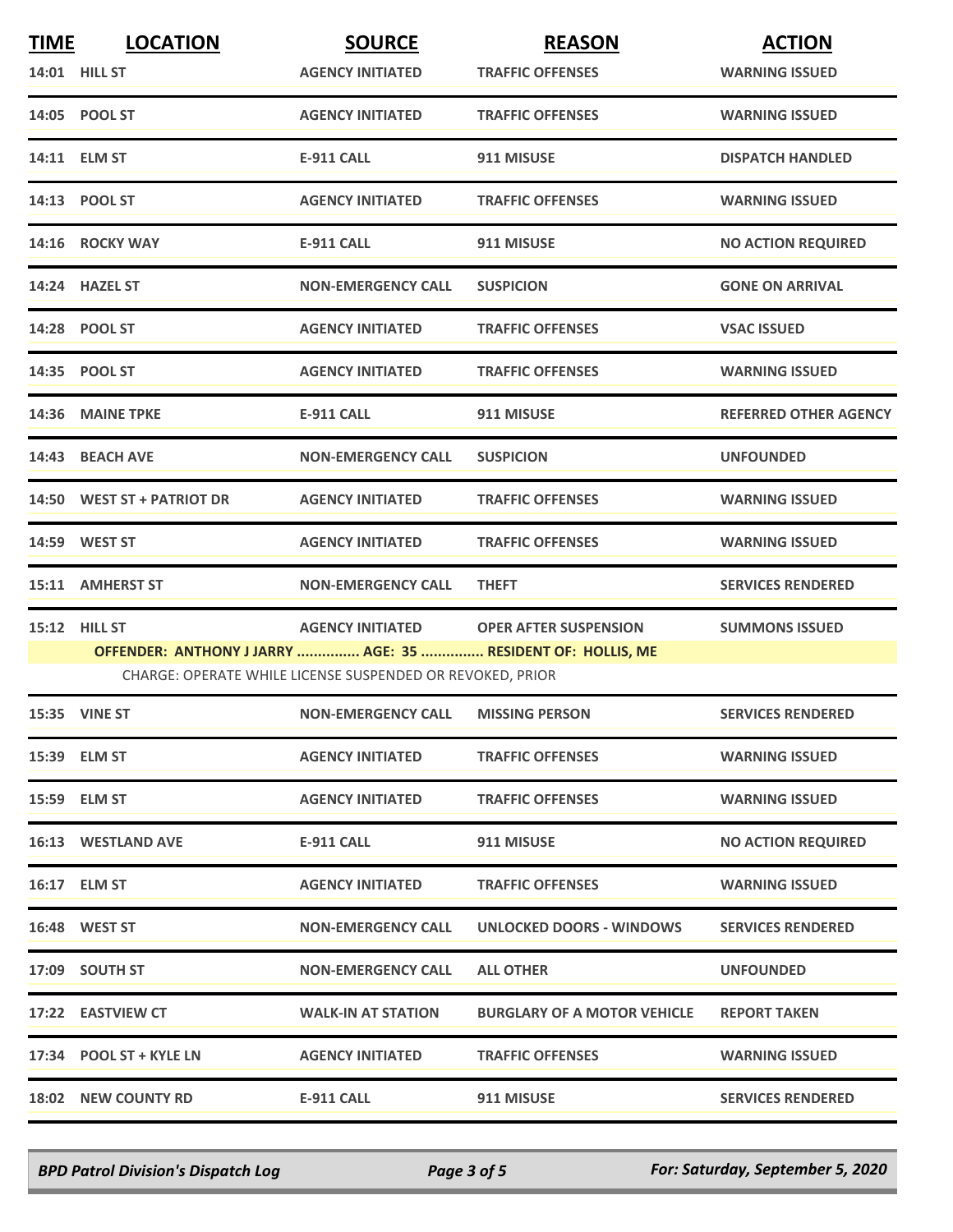| <b>TIME</b> | <b>LOCATION</b>               | <b>SOURCE</b>                                 | <b>REASON</b>                                                  | <b>ACTION</b>             |
|-------------|-------------------------------|-----------------------------------------------|----------------------------------------------------------------|---------------------------|
|             | 18:12 SOUTH ST                | E-911 CALL                                    | 911 MISUSE                                                     | <b>NO ACTION REQUIRED</b> |
|             | 18:15 ALFRED ST + EDWARDS AVE | <b>AGENCY INITIATED</b>                       | <b>TRAFFIC OFFENSES</b>                                        | <b>WARNING ISSUED</b>     |
|             | 18:22 ELM ST                  | <b>E-911 CALL</b>                             | 911 MISUSE                                                     | <b>SERVICES RENDERED</b>  |
|             | 18:22 ELM ST                  | <b>NON-EMERGENCY CALL</b>                     | <b>CHECK WELFARE</b>                                           | <b>SERVICES RENDERED</b>  |
|             | 18:28 MIDDLE ST               | <b>E-911 CALL</b>                             | 911 MISUSE                                                     | <b>SERVICES RENDERED</b>  |
|             | 19:08 GOVE ST                 | <b>NON-EMERGENCY CALL</b>                     | <b>DRUNKENNESS</b>                                             | <b>NEGATIVE CONTACT</b>   |
|             | 19:12 ELM ST                  | <b>NON-EMERGENCY CALL</b>                     | <b>SHOPLIFTING</b>                                             | <b>REPORT TAKEN</b>       |
|             | 19:28 ALFRED ST               | <b>AGENCY INITIATED</b>                       | <b>CHECK WELFARE</b>                                           | <b>SERVICES RENDERED</b>  |
|             | 19:54 SOUTH ST                | E-911 CALL                                    | <b>FIREWORKS COMPLAINT</b>                                     | <b>SERVICES RENDERED</b>  |
|             | 20:00 SULLIVAN ST             | <b>NON-EMERGENCY CALL</b>                     | <b>CODES ENFORCEMENT</b>                                       | <b>SERVICES RENDERED</b>  |
|             | 20:03 ELM ST                  | <b>AGENCY INITIATED</b>                       | <b>TRESPASSING</b>                                             | <b>FIELD INTERVIEW</b>    |
|             | 20:05 MAIN ST                 | <b>AGENCY INITIATED</b>                       | <b>FOOT PATROL</b>                                             | <b>SERVICES RENDERED</b>  |
|             | 20:08 ALFRED ST + DENTAL AVE  | <b>AGENCY INITIATED</b>                       | <b>TRAFFIC OFFENSES</b>                                        | <b>WARNING ISSUED</b>     |
|             | 20:08 HILL ST                 | <b>E-911 CALL</b>                             | <b>DOMESTIC COMPLAINTS</b>                                     | <b>ARREST(S) MADE</b>     |
|             |                               | CHARGE: CRIMINAL THREATENING W/ DANGEROUS WPN | OFFENDER: HALEY M SENECAL  AGE: 30  RESIDENT OF: BIDDEFORD, ME |                           |
|             | 20:21 FOREST ST + WEST ST     | <b>NON-EMERGENCY CALL</b>                     | <b>ANIMAL COMPLAINT</b>                                        | <b>SERVICES RENDERED</b>  |
|             | 20:36 CRESCENT ST             | <b>E-911 CALL</b>                             | <b>MEDICAL W/ ASSIST</b>                                       | <b>NO TRANSPORT</b>       |
|             | 20:36 GRAHAM ST + ALFRED ST   | <b>NON-EMERGENCY CALL</b>                     | <b>CHECK WELFARE</b>                                           | <b>NEGATIVE CONTACT</b>   |
|             | 20:41 HIGH ST                 | <b>NON-EMERGENCY CALL</b>                     | <b>JUVENILE OFFENSES</b>                                       | <b>SERVICES RENDERED</b>  |
|             | 20:48 RAYMOND ST              | <b>NON-EMERGENCY CALL</b>                     | <b>ANIMAL COMPLAINT</b>                                        | <b>UNFOUNDED</b>          |
|             | 21:03 NEWTOWN RD              | <b>NON-EMERGENCY CALL</b>                     | <b>ANIMAL COMPLAINT</b>                                        | <b>SERVICES RENDERED</b>  |
|             | 21:03 WENTWORTH ST            | <b>NON-EMERGENCY CALL</b>                     | <b>NOISE COMPLAINT</b>                                         | <b>UNFOUNDED</b>          |
|             | 21:49 OAK ST + ACORN ST       | <b>NON-EMERGENCY CALL</b>                     | <b>BRUSH / GRASS FIRE</b>                                      | <b>EXTINGUISHED</b>       |
|             | 22:02 GREEN ST                | <b>E-911 CALL</b>                             | 911 MISUSE                                                     | <b>NEGATIVE CONTACT</b>   |
|             | 22:27 FRANKLIN ST             | <b>NON-EMERGENCY CALL</b>                     | <b>DISTURBANCE / NOISE</b>                                     | <b>UNFOUNDED</b>          |

*BPD Patrol Division's Dispatch Log Page 4 of 5 For: Saturday, September 5, 2020*